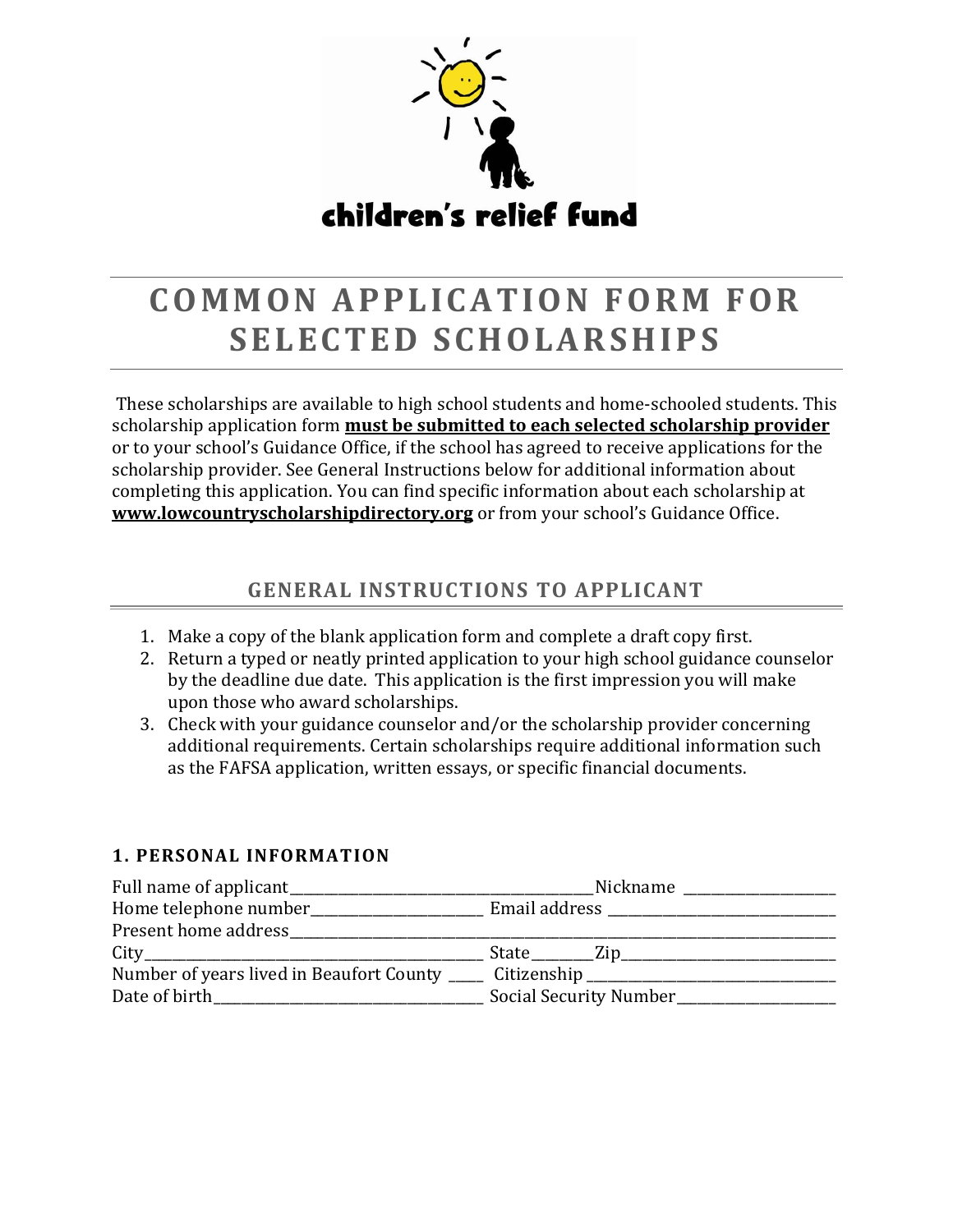## **2. FAMILY INFORMATION**

|               | Street address ___________________ |
|---------------|------------------------------------|
| City, ST, Zip | City, ST, Zip                      |
| Phone number  | Phone number                       |

## **Name and ages of siblings/other dependents. Indicate what school(s) they attend.**

| <b>Name</b> | Relationship | Age | School or college/years attended |
|-------------|--------------|-----|----------------------------------|
|             |              |     |                                  |

\_\_\_\_\_\_\_\_\_\_\_\_\_\_\_\_\_\_\_\_\_\_\_\_\_\_\_\_\_\_\_\_\_\_\_\_\_\_\_\_\_\_\_\_\_\_\_\_\_\_\_\_\_\_\_\_\_\_\_\_\_\_\_\_\_\_\_\_\_\_\_\_\_\_\_\_\_\_\_\_\_\_\_\_\_\_\_\_\_\_\_\_\_\_\_\_\_\_\_\_\_\_\_\_

\_\_\_\_\_\_\_\_\_\_\_\_\_\_\_\_\_\_\_\_\_\_\_\_\_\_\_\_\_\_\_\_\_\_\_\_\_\_\_\_\_\_\_\_\_\_\_\_\_\_\_\_\_\_\_\_\_\_\_\_\_\_\_\_\_\_\_\_\_\_\_\_\_\_\_\_\_\_\_\_\_\_\_\_\_\_\_\_\_\_\_\_\_\_\_\_\_\_\_\_\_\_\_\_

\_\_\_\_\_\_\_\_\_\_\_\_\_\_\_\_\_\_\_\_\_\_\_\_\_\_\_\_\_\_\_\_\_\_\_\_\_\_\_\_\_\_\_\_\_\_\_\_\_\_\_\_\_\_\_\_\_\_\_\_\_\_\_\_\_\_\_\_\_\_\_\_\_\_\_\_\_\_\_\_\_\_\_\_\_\_\_\_\_\_\_\_\_\_\_\_\_\_\_\_\_\_\_\_

#### **3. EDUCATION**

- a) Name all secondary and/or technical schools you have attended in the last five years. List the school you are presently attending first.
- b) How many years do you plan to attend college, and what course of study would you like to pursue?
- c) What future business or educational career will you likely pursue after finishing college?
- d) What college(s) would you most like to attend? Please explain your reason.
- e) What colleges have you applied to for admission? Please indicate acceptance status.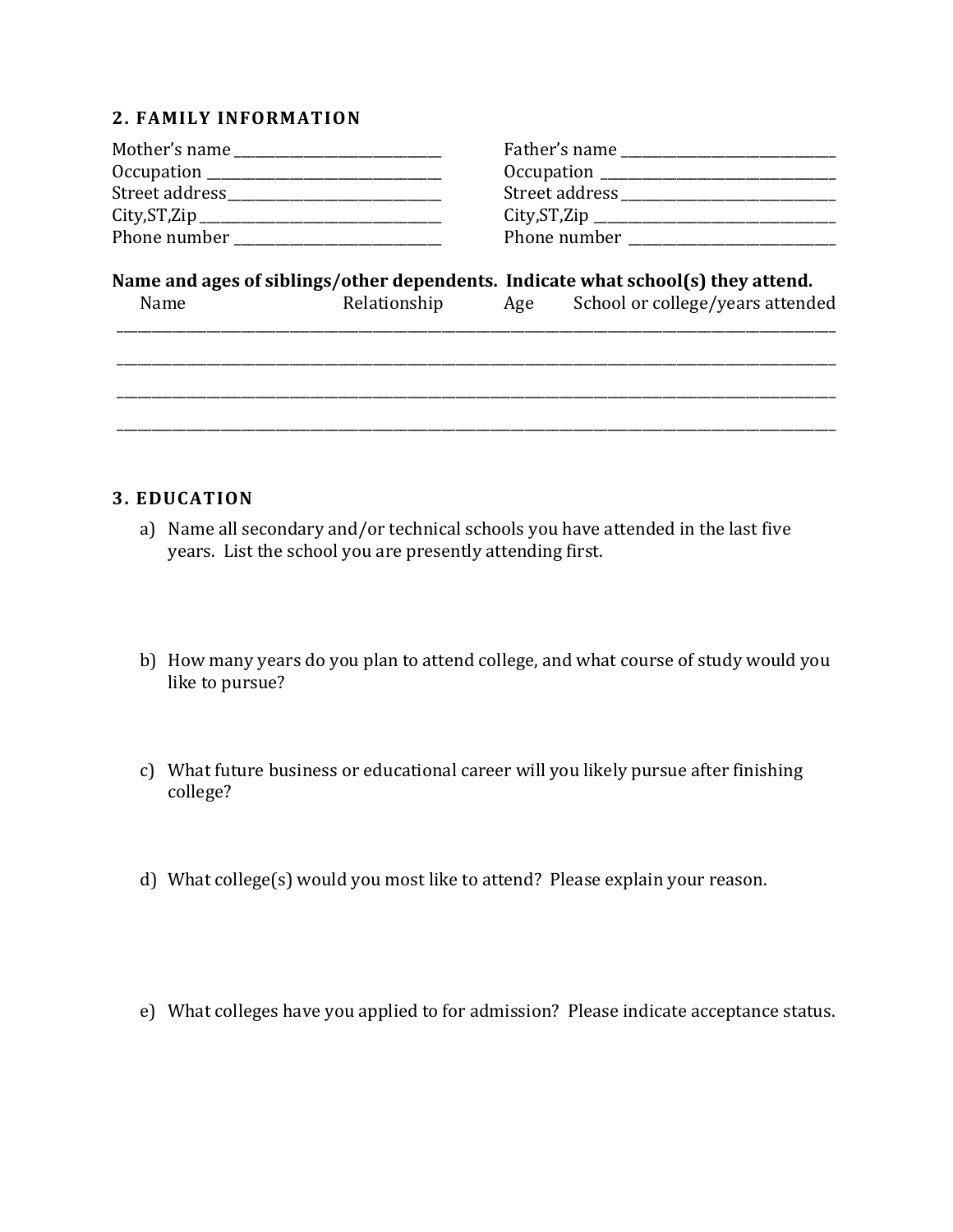f) List scholarships, grants or loans for which you have applied, and check the ones you plan to use. Indicate funding amount you will receive.<br>
Name **Amount** Plan to **Plan to use** 

| wanne | THILOUILL | <b>THAIR COMMA</b> |
|-------|-----------|--------------------|
|       |           |                    |
|       |           |                    |
|       |           |                    |
|       |           |                    |
|       |           |                    |
|       |           |                    |
|       |           |                    |
|       |           |                    |
|       |           |                    |

#### **4. ACADEMIC, ATHLETIC, SERVICE, AND EXTRA ACTIVITIES. USE ADDITIONAL PAGES OR ATTACH RESUME FOR SECTIONS 4A, 4B, AND 4C.**

- a) List academic awards, achievements and dates.
- b) List participation in athletic activities.
- c) List participation in community service and extra-curricular activities.

#### **5. EMPLOYMENT HISTORY**

| <b>Employer</b> | List jobs you have held in the last three years.<br><b>Dates</b> | <b>Hours per week</b> | <b>Position</b> | <b>Salary</b> |
|-----------------|------------------------------------------------------------------|-----------------------|-----------------|---------------|
|                 |                                                                  |                       |                 |               |
|                 |                                                                  |                       |                 |               |
|                 |                                                                  |                       |                 |               |
|                 |                                                                  |                       |                 |               |
|                 |                                                                  |                       |                 |               |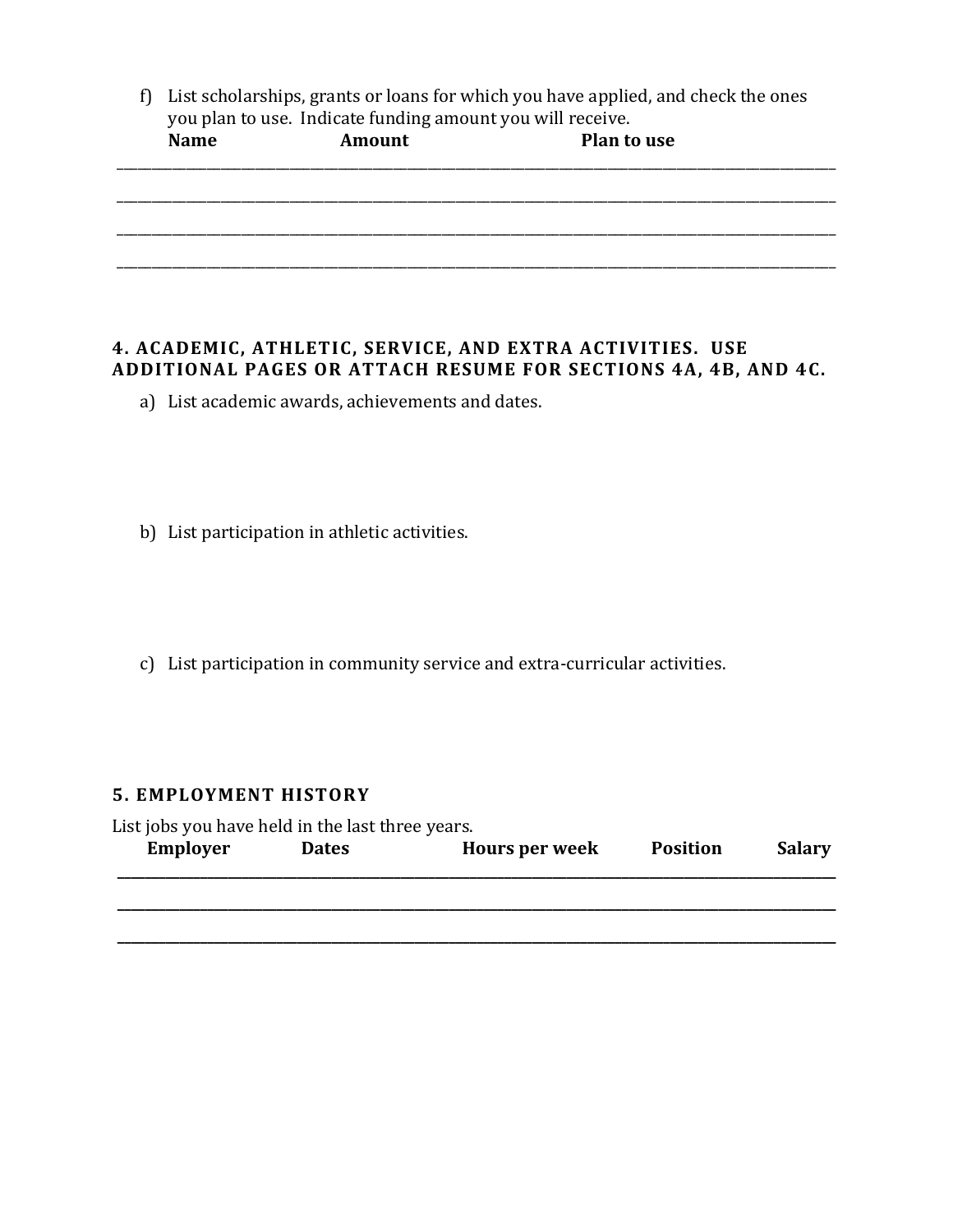## **6. YOUR EXPECTED COST OF COLLEGE:**

Please provide the following information for each school that you apply.

|                                        | College_ | College_ | College | College |
|----------------------------------------|----------|----------|---------|---------|
| <b>Tuition</b>                         |          |          |         |         |
|                                        |          |          |         |         |
| Room/board                             |          |          |         |         |
| <b>Books/supplies</b>                  |          |          |         |         |
| Clothing/personal                      |          |          |         |         |
| <b>Entertainment</b>                   |          |          |         |         |
|                                        |          |          |         |         |
| <b>Transportation</b>                  |          |          |         |         |
| <b>Scholarship money</b><br>available? |          |          |         |         |
| <b>Total Annual Cost</b>               |          |          |         |         |

#### **7. FINANCIAL NEED SUMMARY**

a) Complete this section regarding Estimated Combined Net Income of you, your parent(s) or guardian(s) for the current year. Please attach a copy of your and your parent's most recent Federal Income Tax statement to the back of this application form.

| Name of person<br>Income and year |  | <b>Total annual income</b> |  |
|-----------------------------------|--|----------------------------|--|
|                                   |  |                            |  |
|                                   |  |                            |  |

- b) Have you filed a FAFSA (Free Application for Federal Student Aid)? If so, please submit a returned copy showing your EFC (expected family contribution).
- c) Describe any special circumstances such as medical conditions, disabilities, etc. that may affect your ability to pay for your college tuition. Use additional pages if necessary.